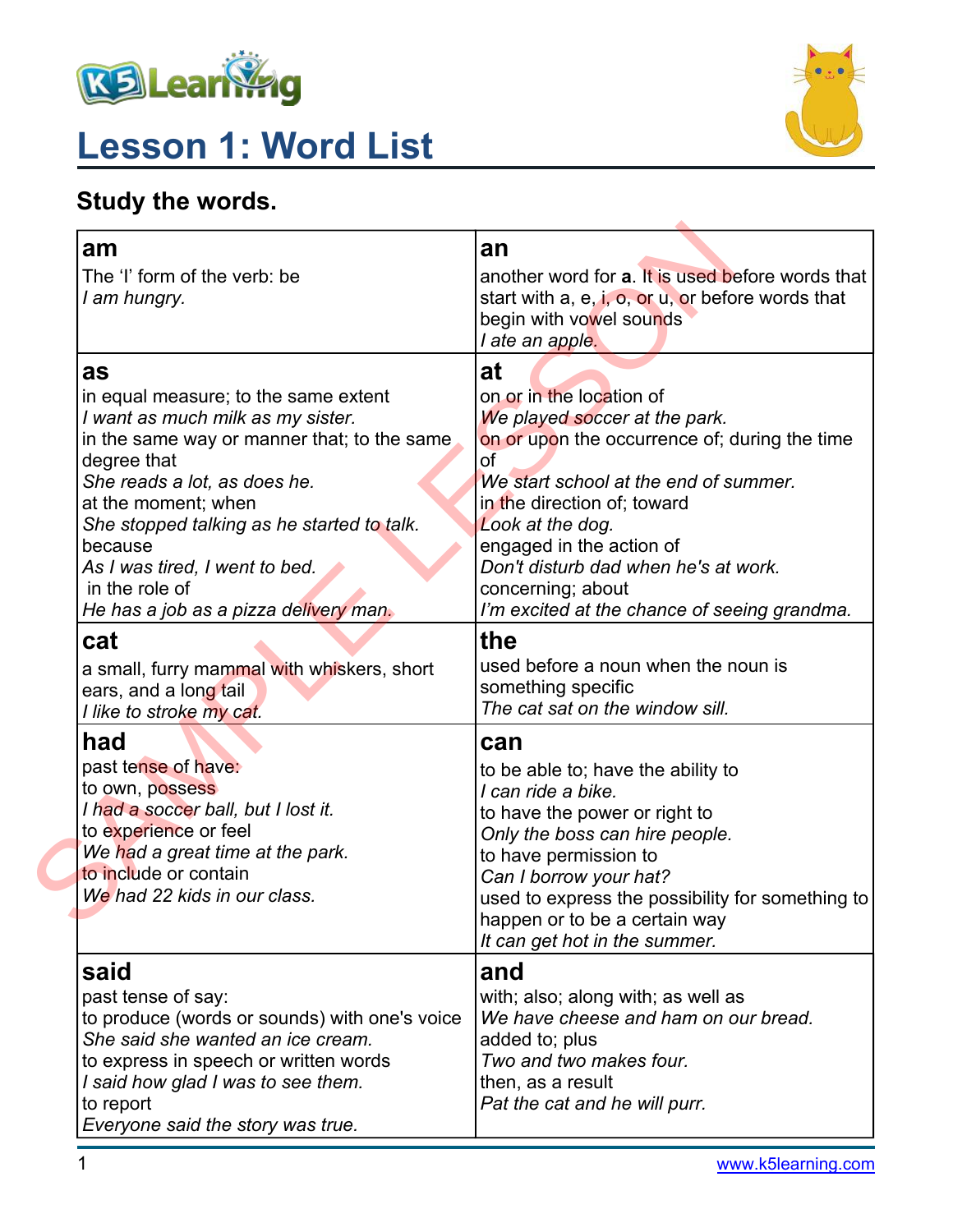

# **Lesson 1: circle the picture**

**Circle the picture on each line that has the same meaning as the word.**

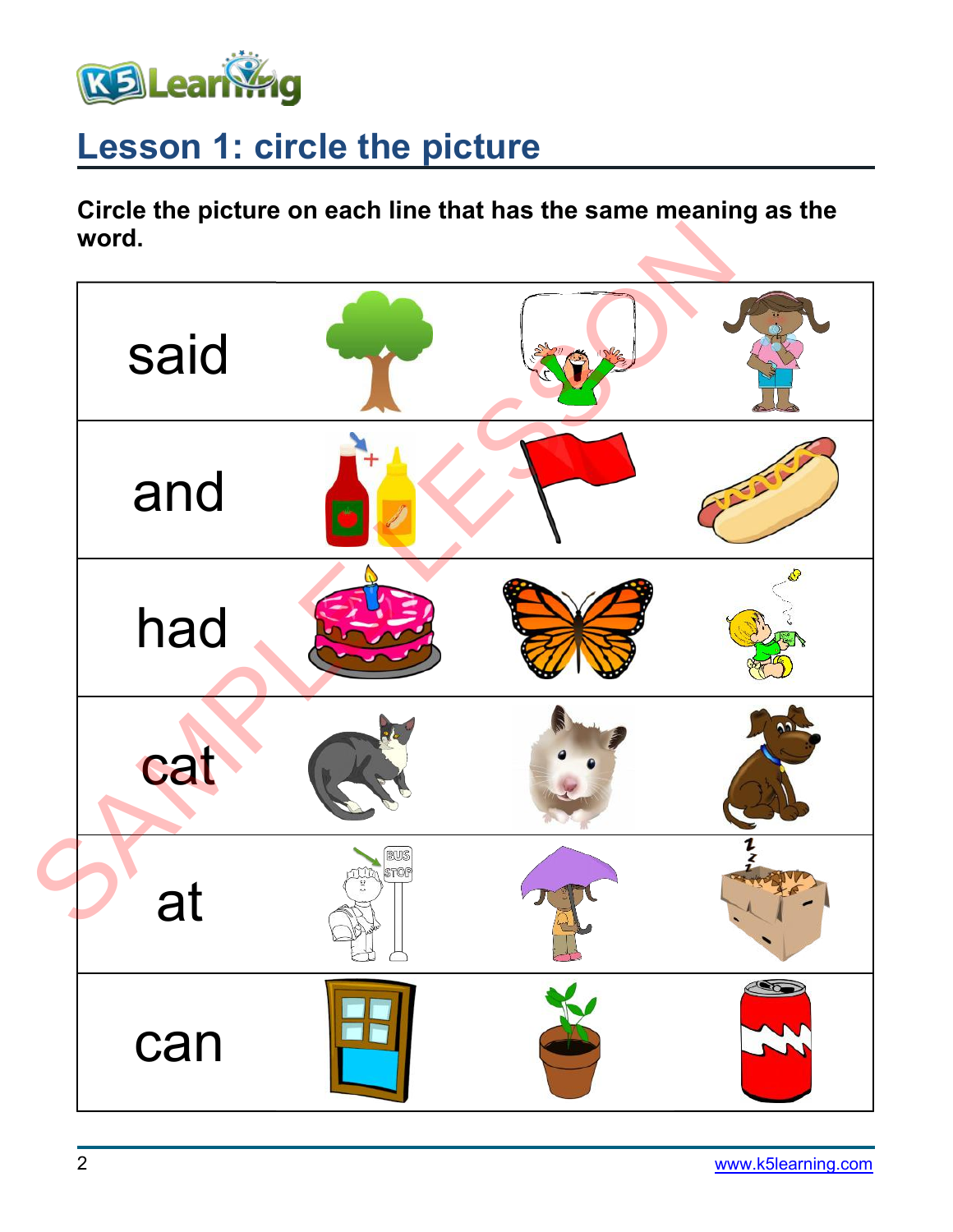

# **Lesson 1: definition**

### **Fill in the circle next to the correct definition for each word.**

| Fill in the circle next to the correct definition for each word. |                                                                                      |  |  |  |  |
|------------------------------------------------------------------|--------------------------------------------------------------------------------------|--|--|--|--|
| had                                                              | owned/possessed<br>to hand over in return for something                              |  |  |  |  |
| as                                                               | the purpose or goal of a particular activity<br>in equal measure, to the same extent |  |  |  |  |
| said                                                             | produced words with one's voice<br>making no sound or noise                          |  |  |  |  |
| can                                                              | to be able to<br>to move upward; go towards the top; rise                            |  |  |  |  |
| al                                                               | every time that; as soon as<br>on or in the location of                              |  |  |  |  |
| and                                                              | with, also, along with, as well as<br>in no way; to no degree; at no time            |  |  |  |  |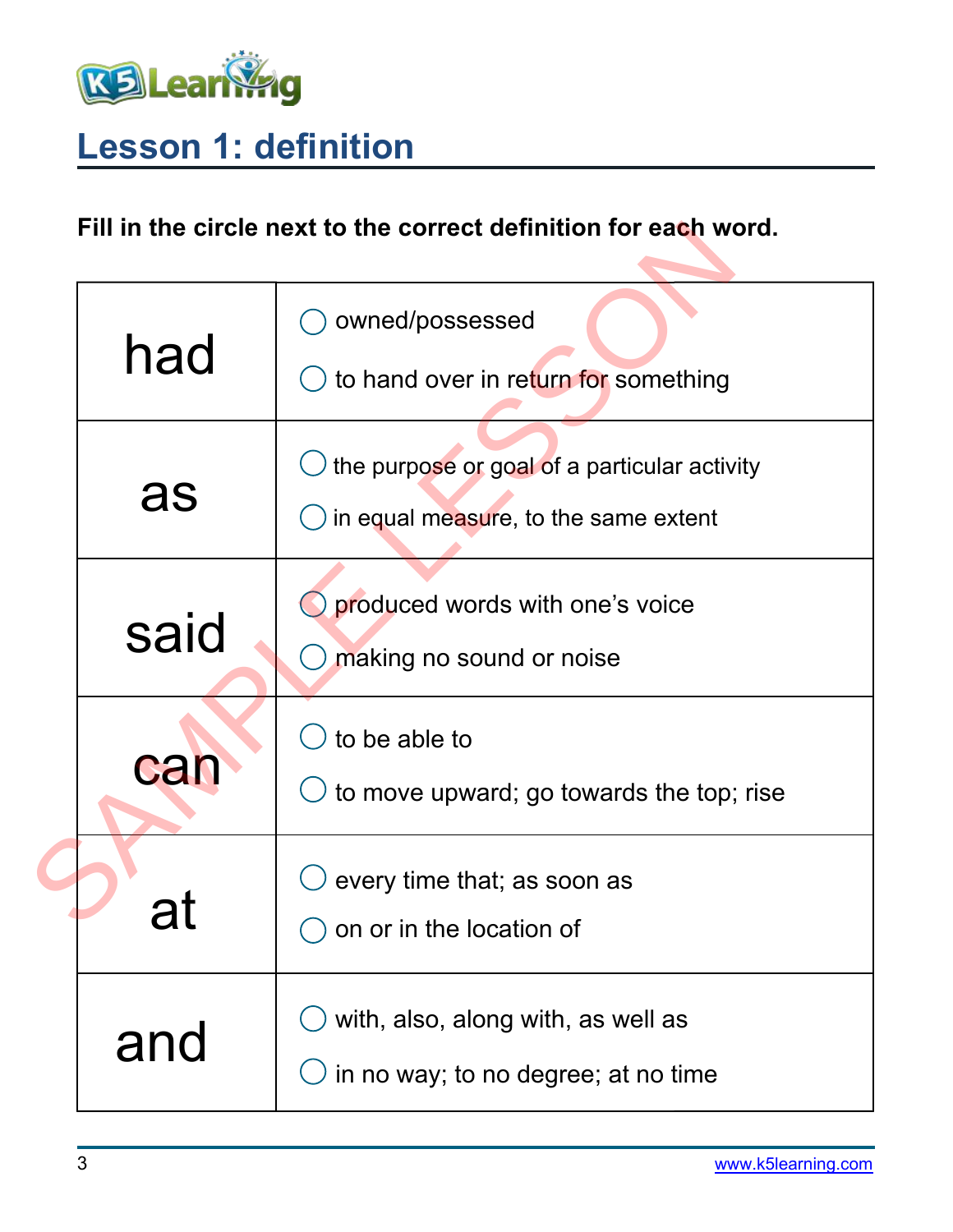

# **Lesson 1: Vocabulary Crossword**

2 |

3

1. *Using the Across and Down clues, write the vocabulary words from the Lesson 1 Word List in the numbered grid below.* 1. Using the Across and Down clues, write the vocabulary words from the<br>Word List in the numbered grid below.<br>
1. to be able to: have the ability to<br>
2. to have expressed in speech or written<br>
2. to have expressed in speec

1 1



#### ACROSS

1. to be able to; have the ability to

5 6

- 2. to have expressed in speech or written words
- 3. in the same way or manner that
- 5. past tense of have: to own, possess

#### DOWN

- 3. with; also; along with
- 4. a small, furry mammal with whiskers, short ears, and a long tail

4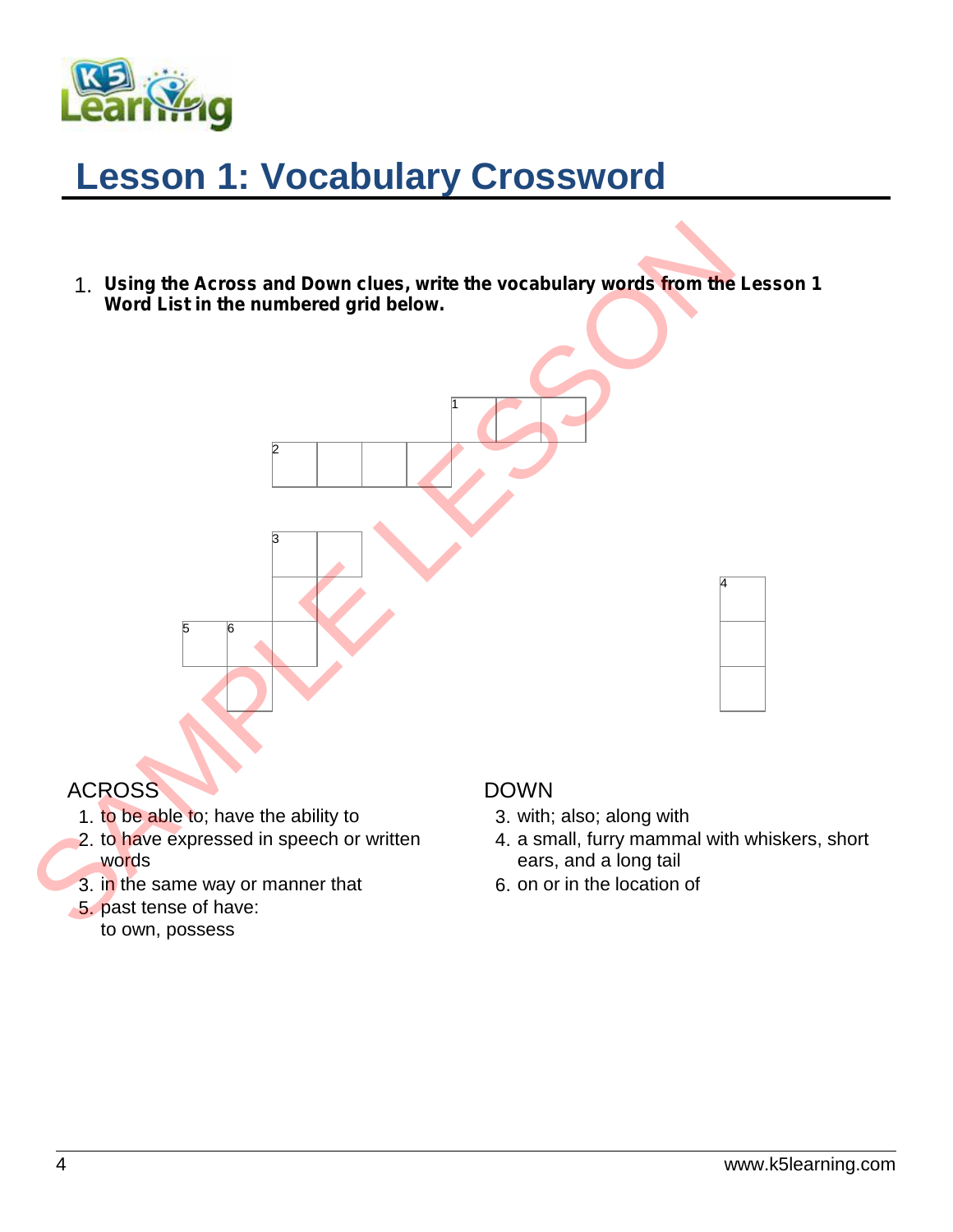

# **Lesson 1: Sentences**

## **Write the word that completes each sentence.**

| Write the word that completes each sentence. |                  |        |      |    |    |  |  |
|----------------------------------------------|------------------|--------|------|----|----|--|--|
| am                                           | can              | cat    | said | at | as |  |  |
|                                              | eating an apple. |        |      |    |    |  |  |
| This is what he                              |                  |        |      |    |    |  |  |
|                                              | you help me?     |        |      |    |    |  |  |
| I am busy                                    |                  | a bee. |      |    |    |  |  |
| She looked                                   |                  | me.    |      |    |    |  |  |
| <b>The</b>                                   | drinks milk.     |        |      |    |    |  |  |